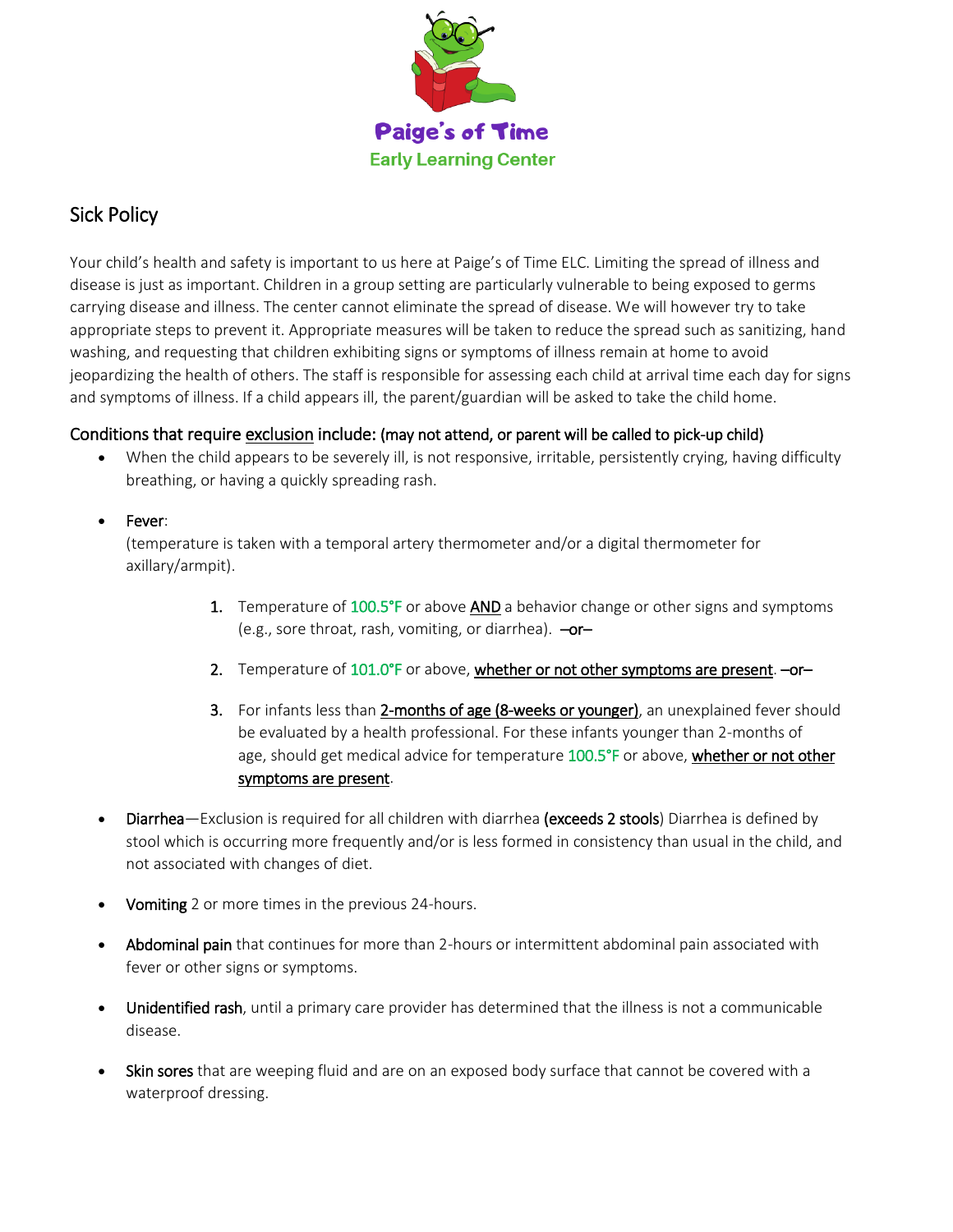

Parents/guardians are responsible for making arrangements to pick up a sick child within 1-hour of notification. If a child has a fever, teachers are instructed to take the child's temperature as first notice and document temperature degree and time taken on an "illness report." At the time the parent/guardian picks up their child, his/her temperature will be taken again and documented on the illness report at time of pick-up. The parent/guardian will be required to sign the form.

Children may be readmitted to the Center following an illness with approval of the Center Director and/or the child's healthcare practitioner. A physician's note will always be required for children with a fever or unidentified rash. A child may not be readmitted to the center until 24-hours after the last sign of fever (without the aid of medication), diarrhea, or vomiting.

A written statement from a parent/guardian or physician that the child can return to the center must be presented for any child absent due to illness for three (3) or more consecutive days. Children with head lice may not return to the center without written documentation from the child's healthcare practitioner stating that their return is acceptable.

### American Association of Pediatrics [\(AAP\)](https://www.aap.org/en-us/Pages/Default.aspx) Child Care Recommendations for Exclusion:

The primary reasons for exclusion from childcare or school are that the condition:

- Prevents the child from participating comfortably in activities
- Results in a need for care that is greater than staff members can provide without compromising the health and safety of other children
- Poses a risk of spread of illness or harmful disease to others *(see list of these conditions below)*

To reduce the risk of becoming sick with the flu, child care providers and all the children being cared for must receive all recommended immunizations, including the **flu vaccine**. The single best way to protect against the flu is to get vaccinated each year. This critically important approach puts the health and safety of everyone in the child care setting first. The flu vaccine is recommended for everyone 6-months of age and older, including child care staff.

*Note: Children 6 months through 8 years of age may need two doses spaced one month apart to get the full benefit. These children should receive their first dose as soon as the vaccine is on hand in their community.*

### Other conditions with specific diagnoses as follows:

- Streptococcal pharyngitis (i.e., strep throat or other streptococcal infection), until the child has had two doses of a course of an appropriate antibiotic 12-hours apart.
- Head lice, scabies, ringworm until after the first treatment (exclusion is not necessary before the end of the program day). Treatment may occur between the end of the program day and beginning of the next day—not requiring any exclusion.
- Chickenpox (varicella) until all lesions have dried or crusted (usually 6-days after onset of rash) and no new lesions have showed for at least 24-hours.